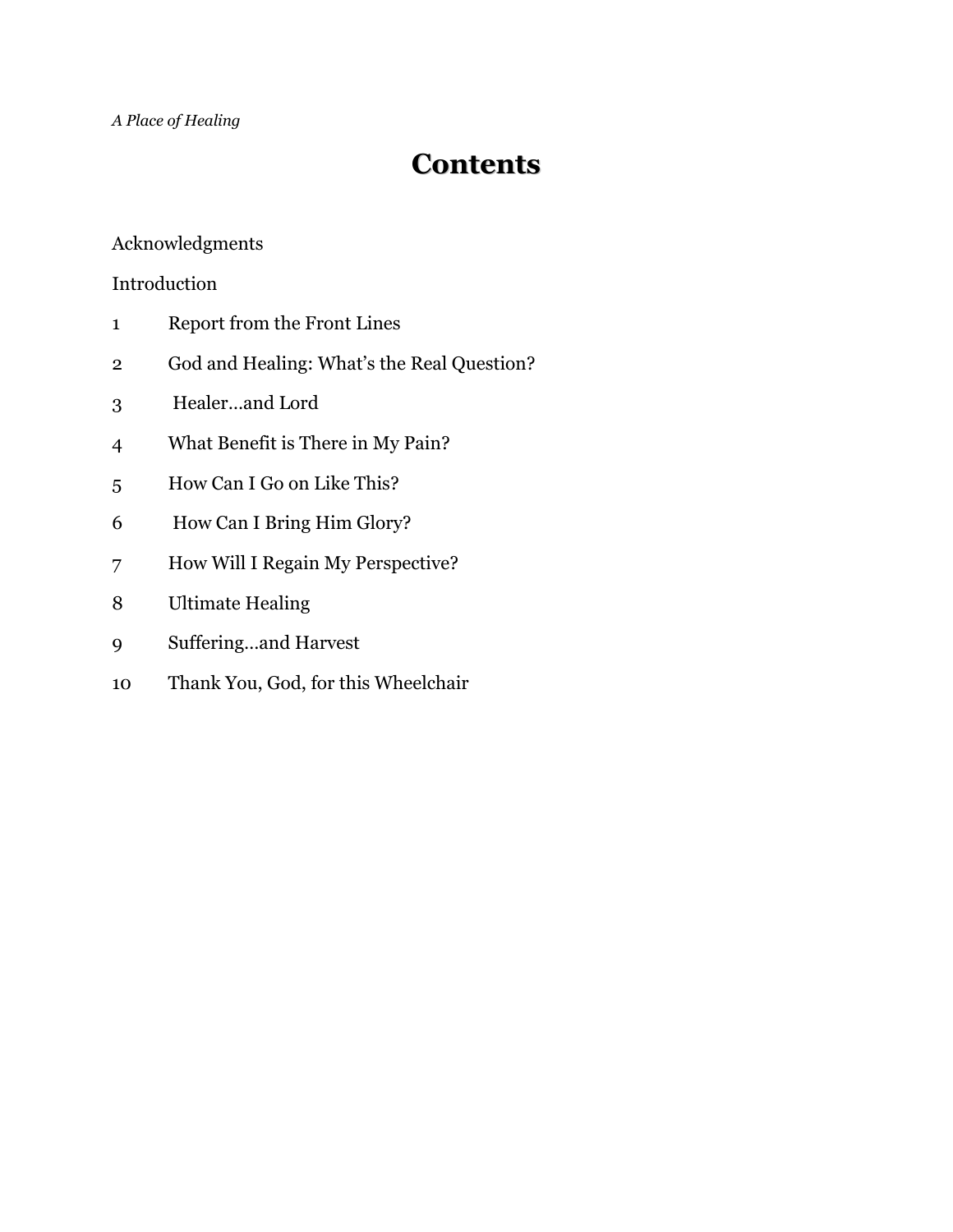# **A Place of Healing**

Wrestling with the Mysteries of Suffering, Pain, and God's Sovereignty

Joni Eareckson Tada

### One

# **Report from the Front Lines**

*If God sends us on strong paths, we are provided strong shoes. —Corrie ten Boom* 

This is no time to write a book.

But I have to try.

It won't be easy. It may not be wise. Nevertheless, if you are reading these words, it has been accomplished, and the book has been published. God be thanked!

So mark it here. I am taking on a task that in-the-know book writers wouldn't attempt, and setting myself to complete an assignment that military historians would never dream of undertaking. I am writing in the midst of my experience, in the violence of a firefight, in the crush of circumstances, and in the vice grip of unrelenting pain. I am recording my combat zone observations before the smoke has cleared, before the shells have stopped falling, before the guns have gone silent, before the long grass and wildflowers have grown over the scars of war.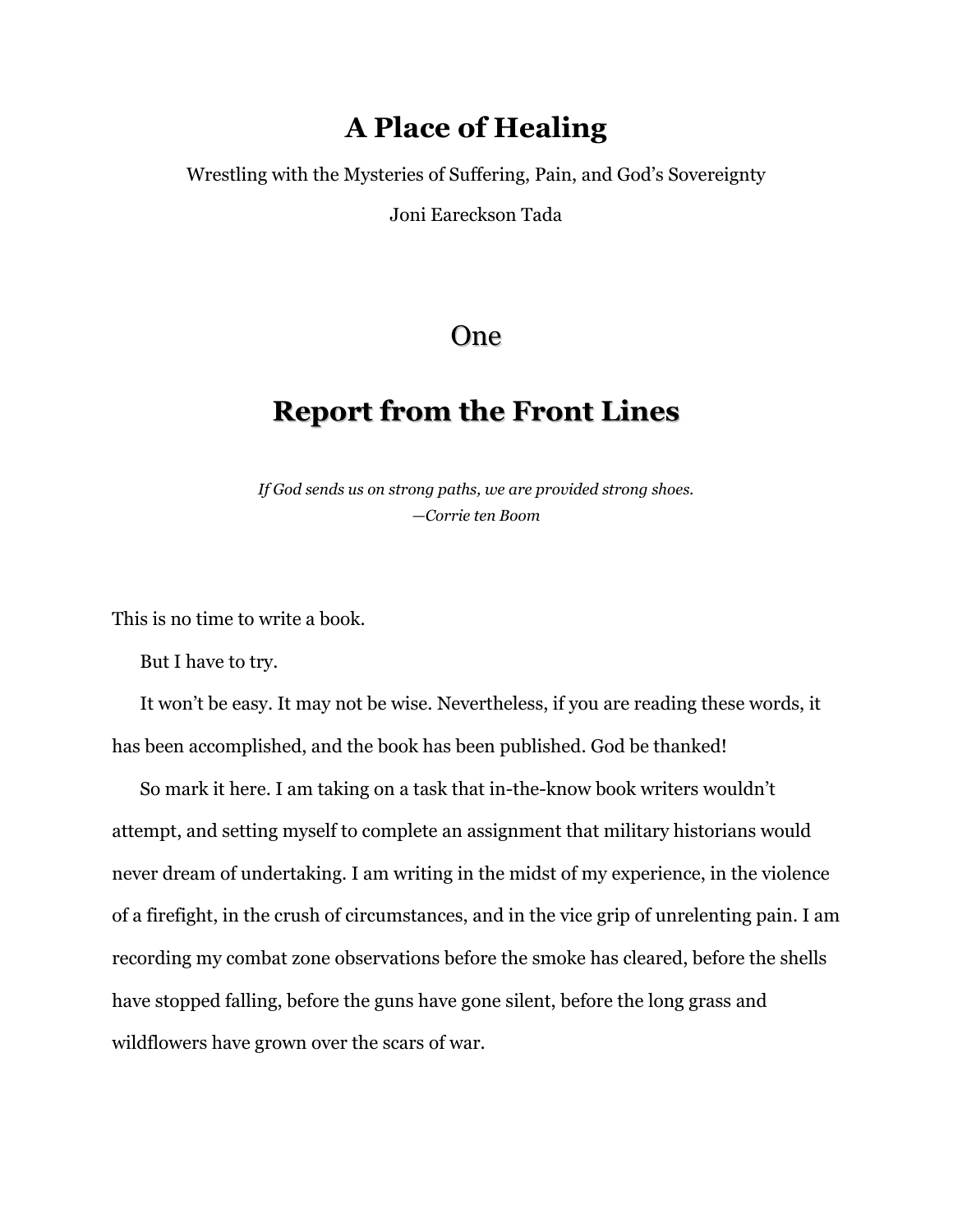And I am writing with great urgency. My life is changing, and I want to speak to these issues of suffering in a believer's life—and yes, to God's undeniable healing power—while I still can. Incessant pain, as those who have lived in its grip can attest, makes it very difficult to think, work, relate, plan, write, and—as I recently discovered take on a public speaking opportunity.

Not long ago I was invited to speak to a class at Biola University here in Los Angeles, California. I'd been asked to address Dr. Kathy McReynolds's class on "A Theology of Suffering and Disability," a course designed by Biola and our *Christian Institute on Disability* here at the Joni and Friends International Disability Center. Dr. McReynolds had asked me to come and lecture her sixty-five students on how God redeems suffering. And some of those students, she had told me, had deeper questions than that.

The class met in one of those classrooms in the older part of campus that has no windows—and precious little ventilation. The professor had placed a fan near one of the doors, which I appreciated. Still, without windows and on a warm day in Southern California, the room immediately seemed hot and close.

Before I could even be introduced, I felt those familiar sensations of the walls closing in on me.

Claustrophobia, my old nemesis.

It was the same feeling that comes when I wake up at 2 a.m., after the pain medication has worn off and Ken is sleeping soundly. In those dark, middle-of-the-night moments, I'm not physically able to free myself from a too-hot blanket, and the stiffness of lying in one position for so many hours overtakes me with a rush of pain that dares me to try and fall asleep again.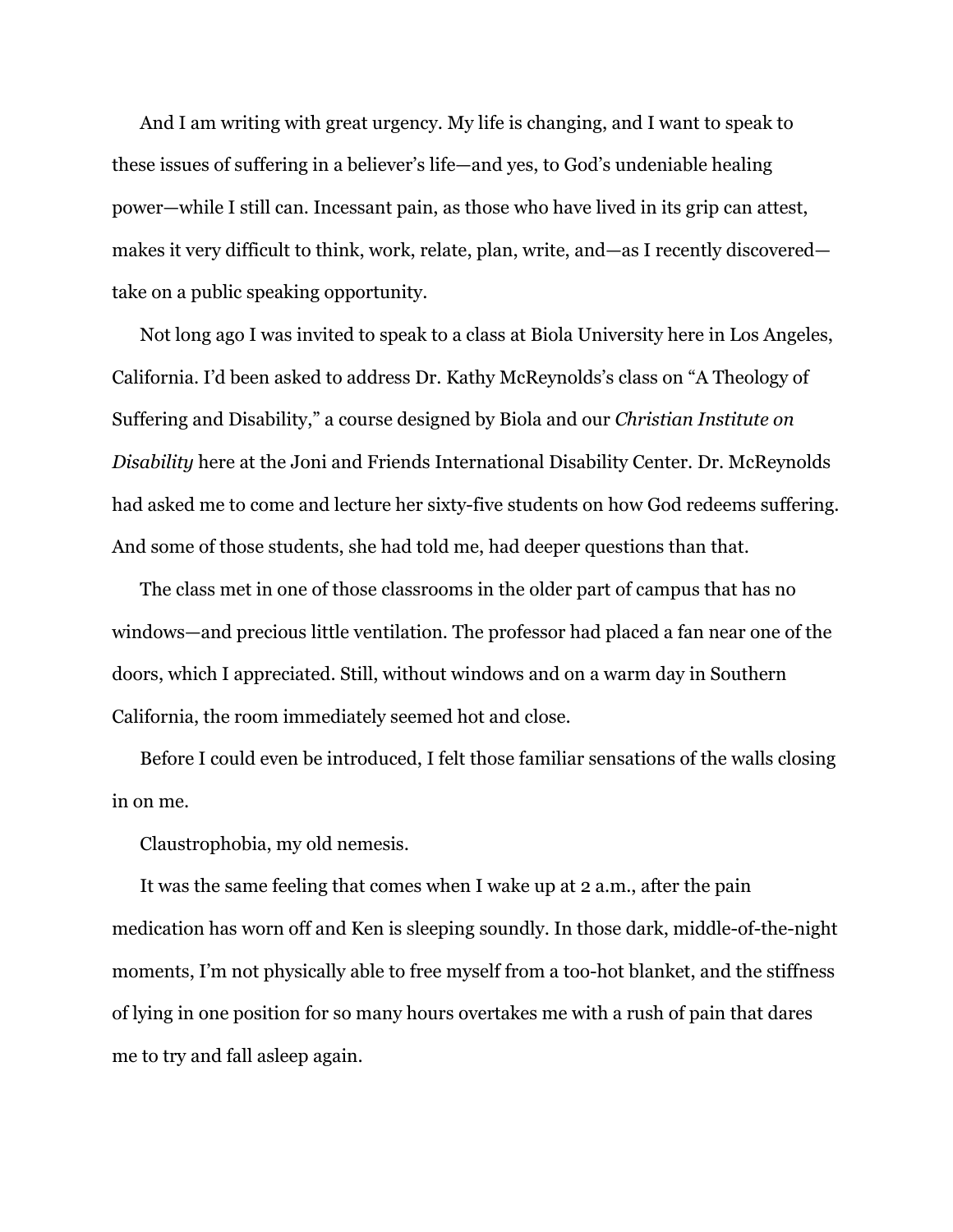Dr. McReynolds introduced me to the class, and I looked across the room as I began. Some young, fresh-faced juniors leaned forward on their elbows, anticipating, I gathered, something bright and inspirational. Others slouched, fiddling with their pencils. Those were probably the ones with the "deeper questions." *Well, welcome to the club.* 

I began where I have begun a thousand times before: with my own testimony. The hot summer morning at Chesapeake Bay. The raft, the dive, the impact, the injury, the Stryker Frame in a Baltimore hospital … the long years of treatment and therapy, and the beginnings of an unimagined ministry. From there I bridged into the whole question of God's will. *How could God allow all this to happen in my life?* Although I try to make it fresh, I have to admit there are times when it all sounds a little too rote, a little too pat in my own ears.

But not this time.

#### **Fresh Urgency**

At this stage of my life the question bears down on me with fresh urgency, just as it did in that very moment in the classroom. Although I'd tried hard to get my corset right before the class, and although I'd been lifted up, carefully positioned, and repositioned repeatedly that day, I was hurting.

I mean *really* hurting.

Fifteen minutes into my talk I found myself squirming in my wheelchair and biting my lip, struggling to express even familiar thoughts and ideas. And the room was *so* warm. It felt like an extra effort just getting my breath.

I somehow muddled through my allotted forty-five minutes. But it had felt like a muddle. Had the students gained anything from it? Their faces told me at least some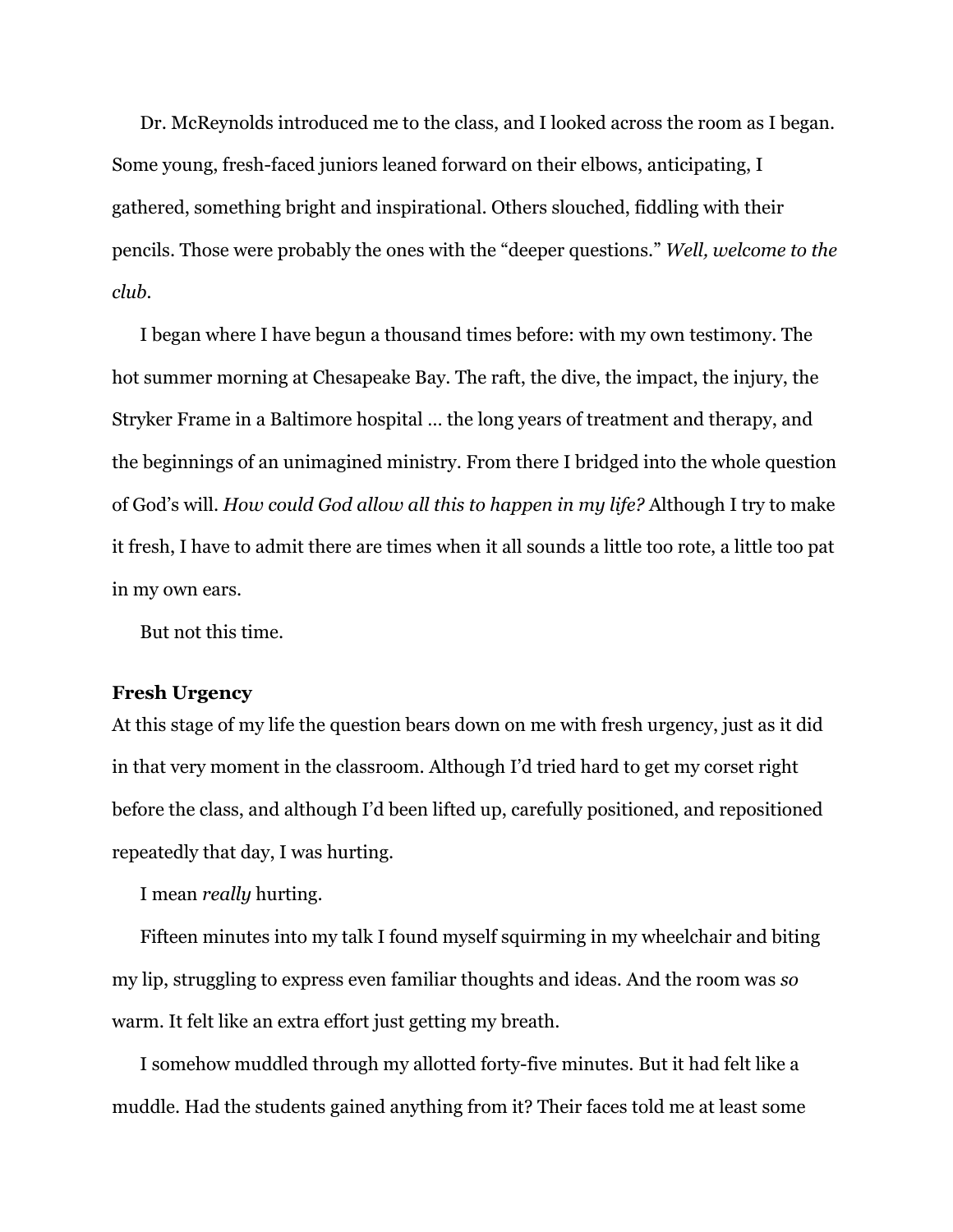had been moved—perhaps even deeply. Certainly no one was slouching or doodling now. Had God done something mysterious with my labored presentation—something beyond what I could have reasonably expected? (How many times He has done that before!)

After a short break it was time for the question-and-answer segment. Most of the questions were pretty predictable, but for whatever reason, one of those common, expected questions suddenly pierced deeply, touching some nerve I hadn't even realized was raw.

"You mentioned that you're going through a season of pain," the student began. "I would think it would be awfully distracting from your main mission. Why do you think God allowed this?"

Why, indeed.

*Why* has *God allowed this? I'm almost sixty years old! Why such agony and distraction at this point in my journey, after all these years of enduring, persevering, and seeking to serve Him?* 

The simple question, like driftwood hidden in heavy surf, came at me in a wave of fresh pain. It's not like I hadn't dealt with that issue a million times. I've handled that "why does God allow this" query on countless occasions in numberless settings in multiple languages throughout the course of my paralyzed life, but … for some reason, I found it terribly difficult to answer in that moment. *Was it because I was tired? Lack of sleep will do that to you. Was it because the room was stuffy and the fan wasn't working? Was it because I'd stopped quietly pleading with God for His mercy?*

My throat thickened and my eyes welled with tears. I started to answer. I had the words on my tongue. But I had to stop. I took short breaths to gain composure, but my nose began to run and tears escaped my lower lids.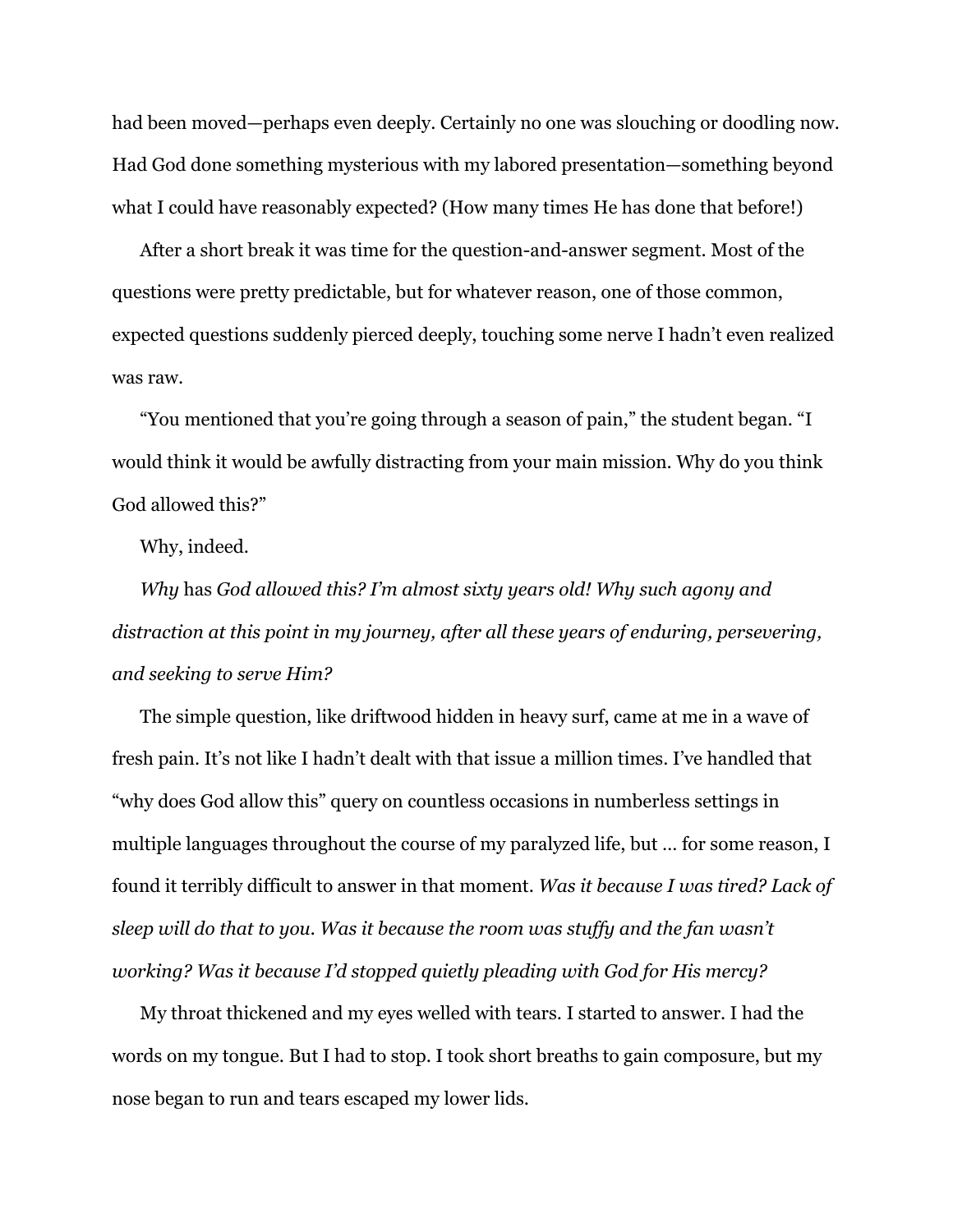Yeah, I'd lost it, and the students all knew it.

#### *Now what?*

I didn't want to make a scene. Didn't want the whole thing to look contrived. But what could I do but plow ahead, nearly blubbering my response? "I—I have thought about that question many times ... and … I've never said this in public, but ... lately I have wondered. … Well, it's like this. For decades I haven't suffered. Not *really.* Yes, I'm a quadriplegic and that's hard, but it's mostly behind me. I'm used to it. I've almost forgotten what having hands that work feels like. But with this pain, it's—it's as though God is reintroducing me to suffering, like … I'm brand new to it and have never experienced it before.

"Why? I don't know. Maybe—maybe He has allowed this so that what you've just heard—the last forty-five minutes—wouldn't come off as something trite, something rehearsed, or sound like a platitude. The Bible says, 'Not many of you should be teachers.' And perhaps this is why."

The classroom fell dead silent. Rising quietly from his perch on the front row, my wonderful Ken came up with a Kleenex—and I didn't even care that the students were watching me blow my runny nose. Anyway, I doubt that they minded.

You can't teach about suffering from a textbook. You can place yourself in front of a class, lecture, and even do a snappy PowerPoint, but how do you communicate truth so that words become a branding iron on a heart of soft wax? How else do you treat the subject of suffering? Sharing about suffering is like giving a blood transfusion ... infusing powerful, life-transforming truths into the spiritual veins of another. And you can't do that with words only. Or, you shouldn't. How can you learn about suffering except by feeling the pain yourself? But mercifully, none of those sixty-five students had to break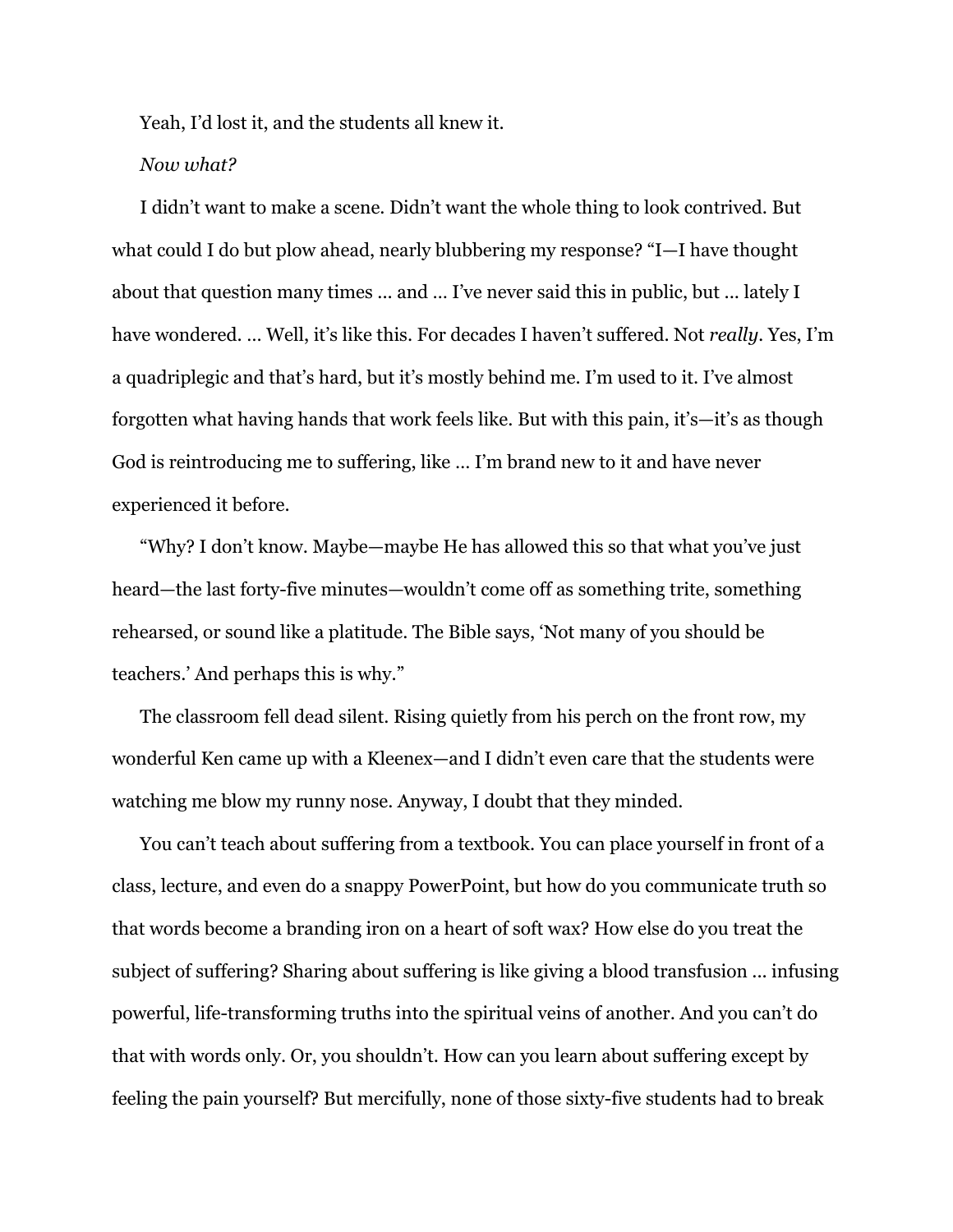their necks that day or endure mind-bending pain. They just had to have faith that the tears were real ... which proved that the Man of Sorrows really can redeem suffering.

For me and for them.

#### **The Fight of My Life**

So here I am gathering these thoughts and writing them down, working with an editor and starting a book when some would say that the timing is all wrong. "Wait awhile, Joni," they say. "Get some perspective. Conserve your energy. Concentrate on getting better."

Famous military leaders who write their memoirs are usually retired, but I'm still in the battle. Storied generals like Grant, Lee, Pershing, Eisenhower, Montgomery, and Churchill wrote after years of reflection. (I have a mental picture of a wicker rocking chair on an old-style front porch, with a light spring breeze carrying the scent of lilacs and teasing the corners of a writing tablet.) But I'm penning these words in the midst of hostilities, while the dust and smoke of war still drift over the battlefield.

In fact, I find myself in the fight of my life. I'm in the thick of it, as they say, and honestly have no idea how long this struggle will continue or how and when it will be resolved.

As I said, it's an unlikely time to write a book on healing.

To this very moment my great adversary is not the garden variety of aches and hurts associated with quadriplegia. No, this is something new and malevolent that has intruded into my life. It manifested first as a driving lance of pain in my neck. And just as I began to "reconcile myself" to that field of battle, a new, even fiercer attack broke out on a new front—my lower back. The persistent attacks of physical agony I have experienced over the last two years are beyond anything I could have imagined.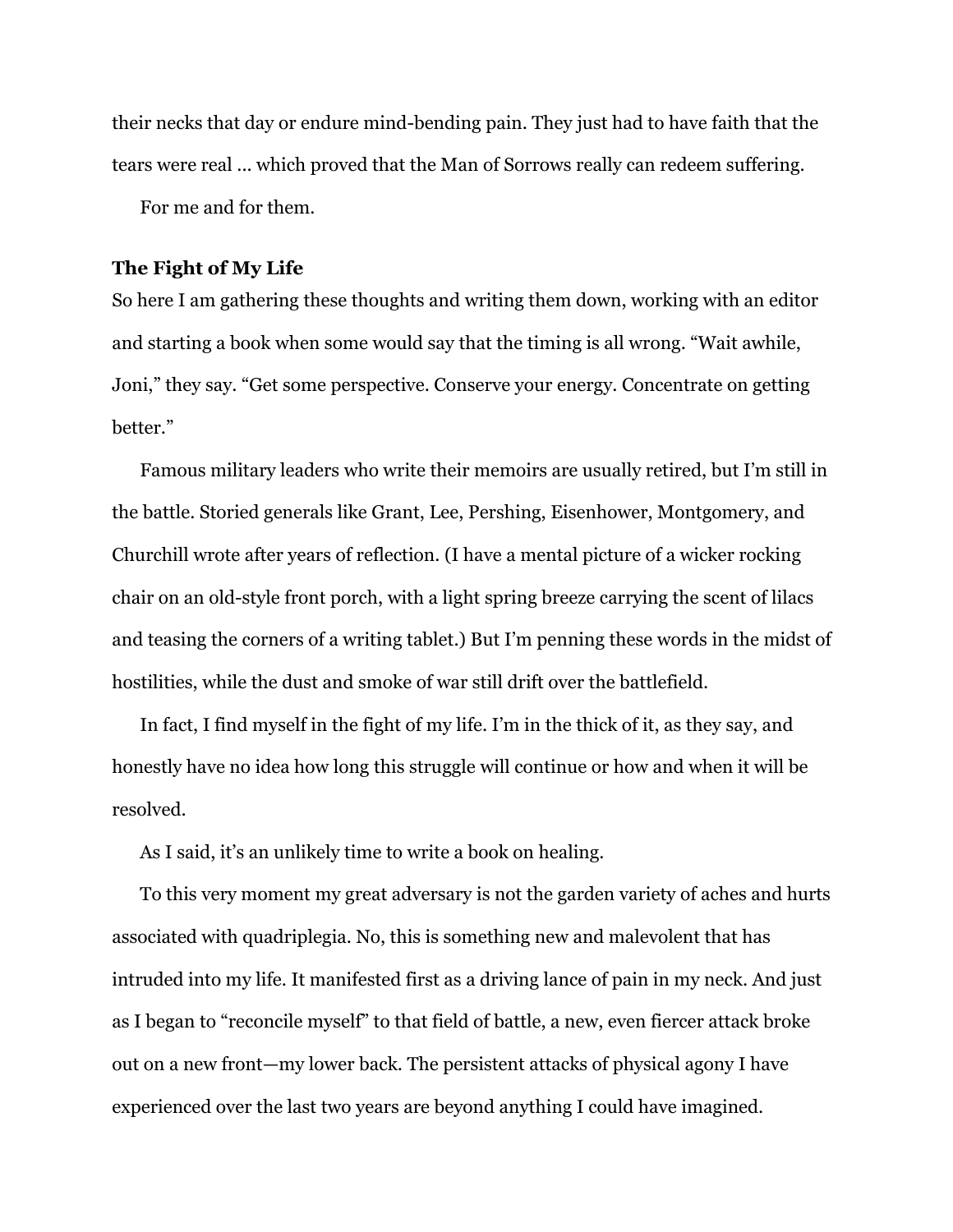Words truly fail me.

After keeping me in the hospital for days and putting me through what seemed like every test known to man, doctors have at last discovered the culprit—or one of the culprits. It is a fracture in my sacrum—that large, triangular bone at the base of the spine. No wonder I've been in such a state! No wonder those fiery fingers radiate across my abdomen. The fact is, every moment I've been sitting up, I've actually been sitting on the injury itself.

Since remaining upright in my wheelchair for any length of time hasn't been possible, I've been working from a little bed in my office. Some days I do attempt to sit up for as long I am able, trying to complete as much work as I possibly can before pain drives me back to bed.

As you might imagine, it has complicated everything I do by a factor of ten. Here's one small example.

Not long ago I was sitting in my studio, attempting to record my *Joni and Friends*  weekly radio program, an activity I have enjoyed for decades. On this occasion, however, I found myself with a very troubling choice: I could cinch my corset extra tight, enabling me to breathe properly in order to talk, but also greatly increasing my pain. Or, I could loosen the corset, lessening the pain, but making it a struggle to record. So I did both. It was read a page or two, stop, tighten the corset, then read again, then loosen it again. I got it done, but it all seemed so very slow and took so long.

The truth is, over this past year I've endured some of the most difficult days and weeks of my life—rivaling those early days in the Baltimore hospital after my injury.

#### **An Honest Fear**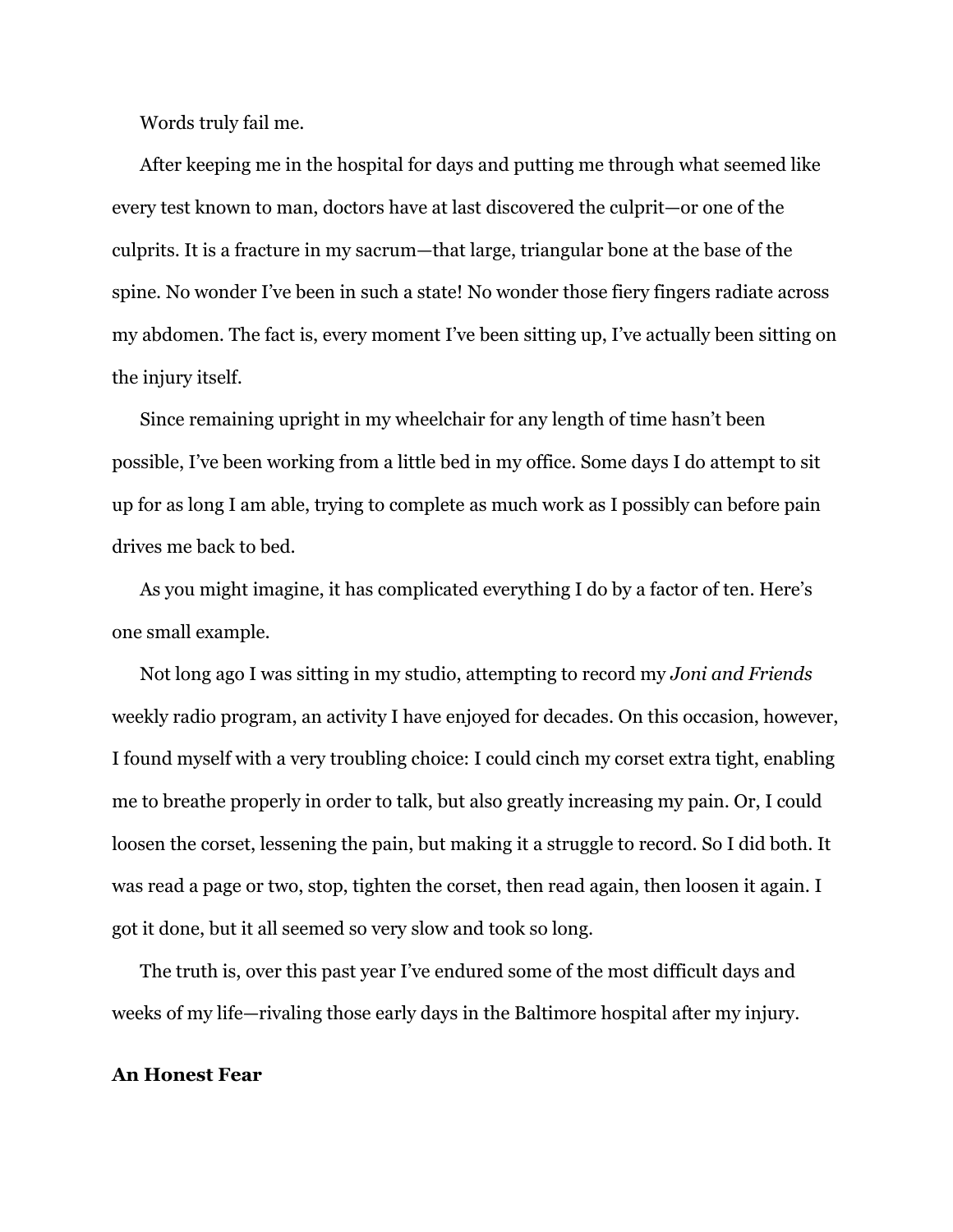Is my life beginning to unravel? Have I reached a limit in what I can endure? Have my friends and coworkers and—God forbid—my husband reached a limit in what *they* can endure for my sake? How much longer can I—can *they*—go on like this? These are the questions that plague me.

Finally, after all these years, I'm honestly beginning to wear people out. These are the people—around eight or so—who graciously offer to get me up in the morning—or in the case of Judy and my husband, Ken, help me through the night. It used to be that only my husband helped me turn in bed in the evening, and often, I didn't need his assistance through the night. He would put me up on my side, tuck my pillows, and then I'd comfortably sleep straight through until morning.

That doesn't work anymore.

Neither do muscle relaxers. Or Advil PM. Or even Vicodin. Or (and I'm sorry to say this) even stronger drugs than that.

I despise taking medication. Born of my mother and father's sturdy stock, I'm a little bit of German and a wee bit Scots-Irish, with some Swedish thrown in for good measure. It's a solid constitution, my family line. For all my years (and I learned this from my parents), I took some pride in the fact that I could push through pain relying on only an aspirin or two. That's just the way I was made; that's the way I handled pain.

The medications don't work very long, anyway—and the side effects can sometimes be worse than the original affliction. It's a little like those TV commercials that promise your skin will be silky smooth with this particular medicine—but take it only upon the risk of kidney disease, liver failure, dry mouth, nausea, and thoughts of suicide! Who wants nice skin after *that?!*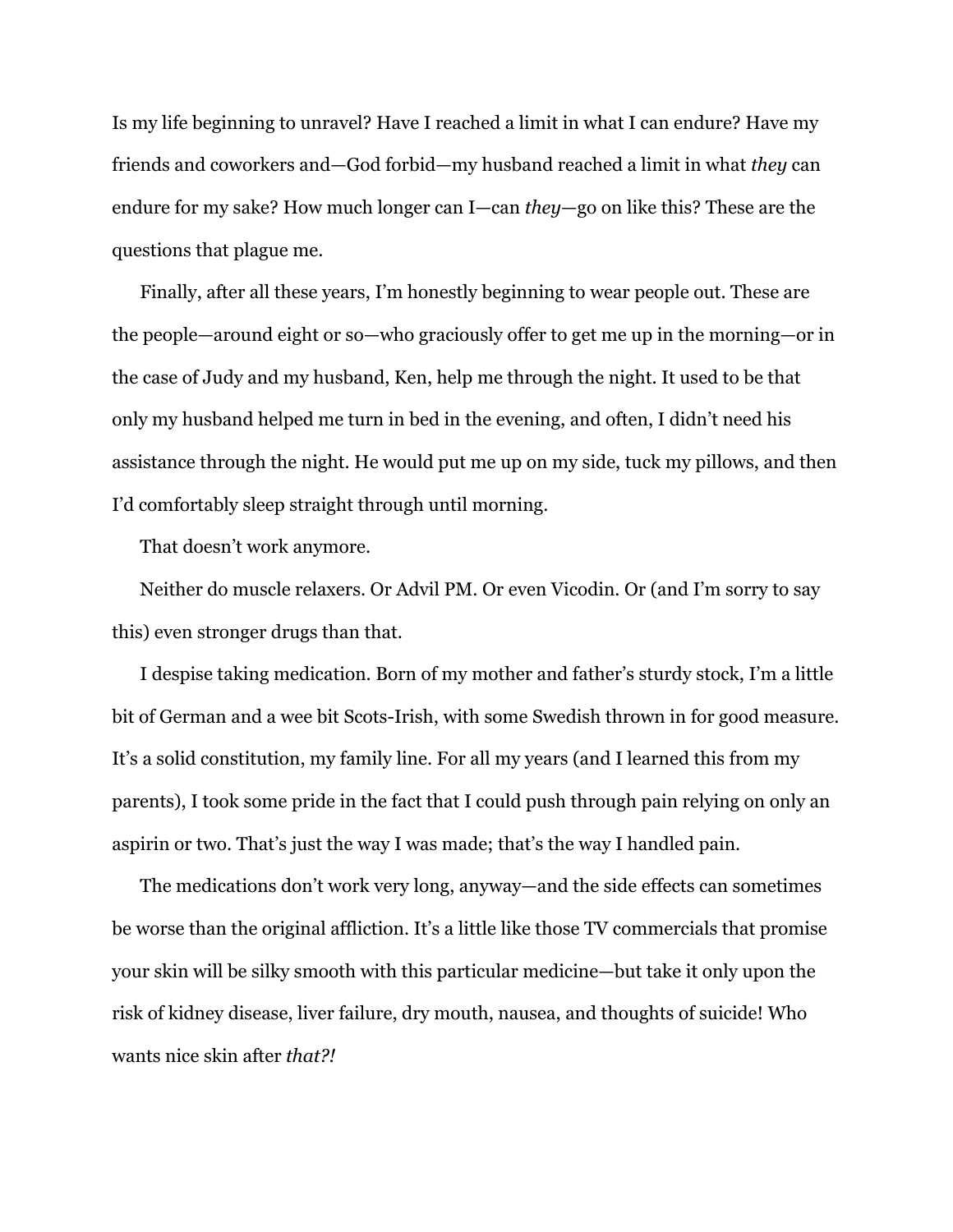Seriously, nothing seems to work. Almost like clockwork, I wake up at 2 a.m. with searing pain in my lower back—particularly in the *quadratus lumborum* and the *iliopsoas.* (I know my muscle groups.) For the layman, it translates into the left lower back above my hip along with the left abdomen and inside of my thigh. It probably doesn't mean much to you, but those parts of my body—paralyzed as I am with no feeling in the rest of my limbs—in the wee small hours of the morning come alive with throbbing pain.

Sometimes I can get back to sleep. Most times I bite my lip until my whimpering can be heard by Ken who, unfortunately, now must sleep in a bedroom adjacent to the one we've shared for years. That's when he shuffles in, bleary-eyed and trying hard to not awaken himself too much so he can get back to sleep. Then on automatic pilot, he turns me. It used to be on my other side, but I can't tolerate that anymore. Now I go on my back for a couple hours. Then it's up again at 4 a.m., and hopefully that'll keep me until my girlfriends arrive at 7:30 a.m.

It never used to be this way. Honestly.

I never used to keep that kind of sleep schedule. I never used to whine. I never used to wake up wondering if I'd be able to get out of bed. Most of all, I never remember being this anxious or fearful. Some of it is understandable, but I suspect most of it is a side effect of the medications.

This is why I'm afraid I'm wearing out my friends. And my husband. Now when my girlfriends begin my exercise routine in the morning it involves at least an extra hour of stretching and pulling my muscles. "Oh, could you please pull on my back muscle? Like—angle your hand toward the headboard and …. That's it …. Kind of rake-up my back with your fingers …. Gee, I can't quite feel that …. Can you dig in harder?"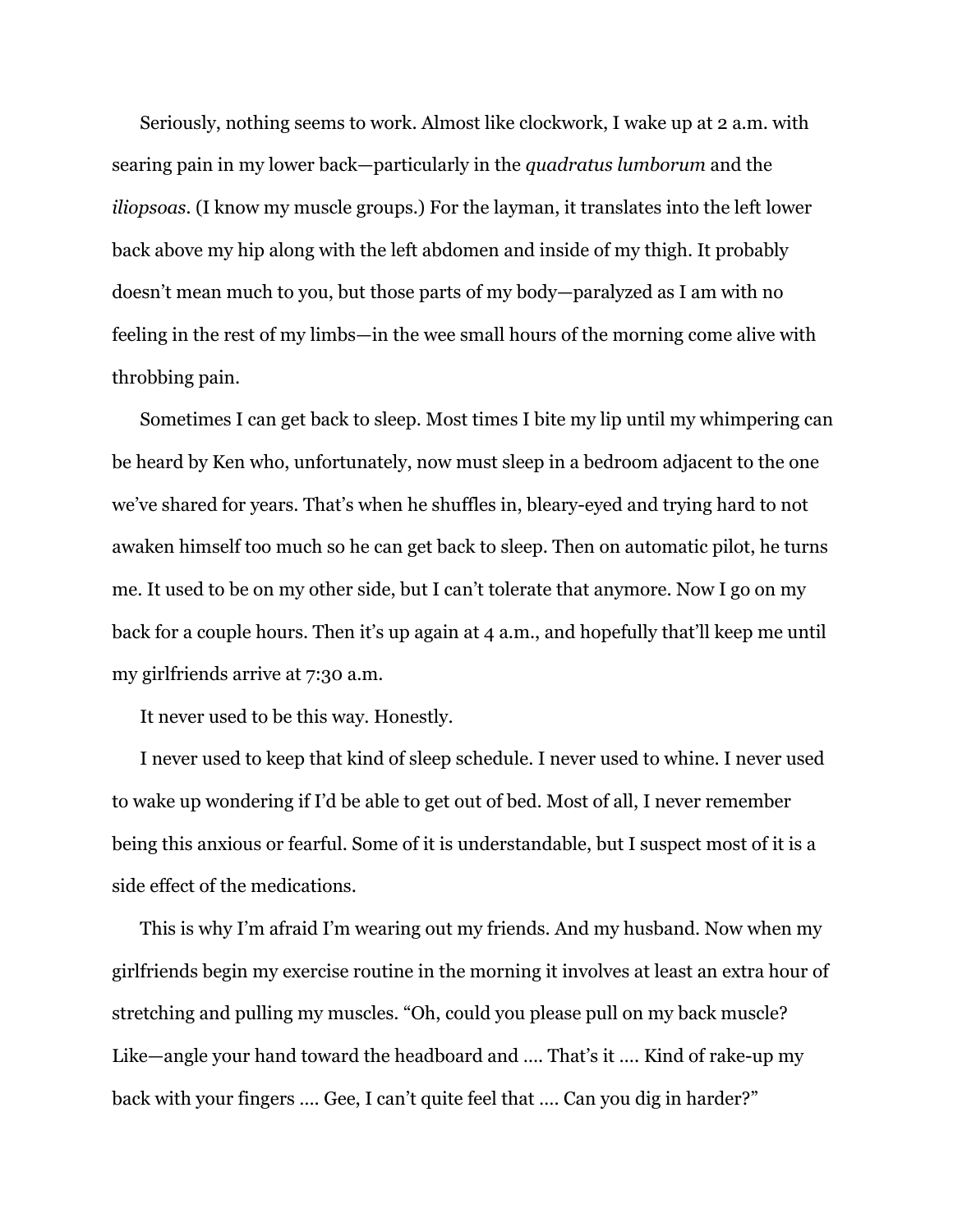They give me odd looks now. It used to be fun getting me up. We would sing. We would say to each other, "We get to go work for Jesus today!" But these days, we all just do the best we can.

But one thing *is* better.

We are all much more dependent on God for help.

And for sanity itself.

Because I have never been more aware that I am a target of the Devil and his hordes.

#### **A Target**

The adversary knows very well what my example of trust and confidence in God has meant to Christians throughout the years, from the time I published my first book, *Joni*, back in 1976 through the present**.** Has Satan read my books? I seriously doubt it there's way too much Jesus in those pages for his liking. Nevertheless, he knows my love for the Savior, and hates me for it.

My enemy has most probably assigned some captain in his lowerarchy of hell to harass me. My wicked adversary knows I have at least become accustomed to quadriplegia. He recognizes that total and permanent paralysis is no longer the struggle it used to be for me. He is aware that my profound disability has helped me develop the prized characteristic of needing God desperately when I wake up in the morning.

And quite frankly, he despises that.

He hates knowing that my trust in God resounds to the Father's glory. He detests thinking of my increased eternal capacity for worship and joy in heaven as a reward for my perseverance these forty-plus years in my wheelchair. He loathes the way my fellowship with Christ in His sufferings turns up the wattage on the Savior's glory. He considers it odious that I have yielded to the Hebrews 12-type discipline of the Lord in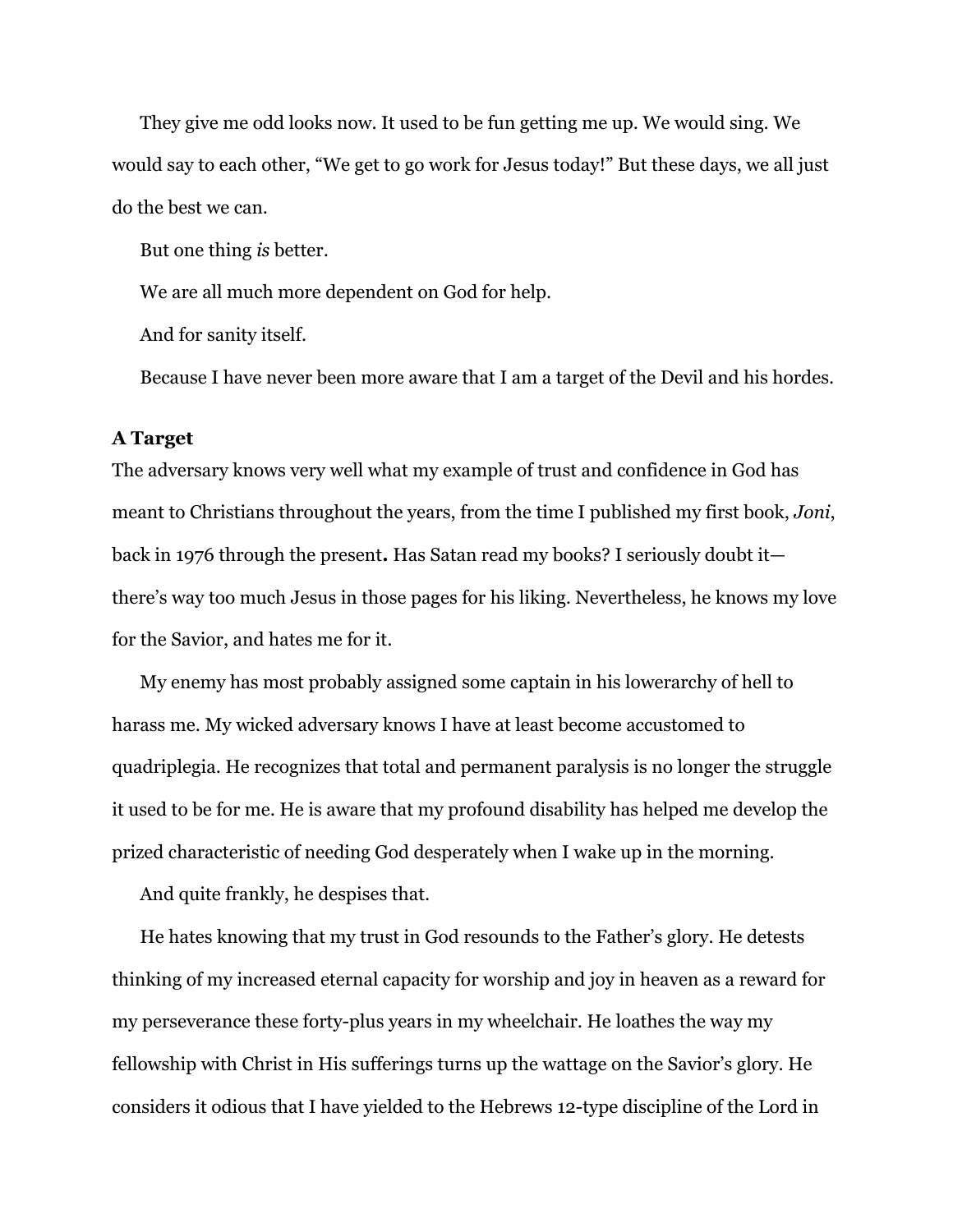years past, and he sneers as he watches me "walk" deeper into that fellowship of suffering with Jesus.

It makes him sick.

Hence his full-on attack on my body, mind, and spirit, and on my friends who love me and help me. It's war—and like all war, it isn't pretty.

But there's something earthy about my response to God that further sickens Satan. I believe he views disabilities as his last great stronghold to defame the good character of God. Suffering is that last frontier he exploits to smear God's trustworthiness. The devil relishes in inciting people to complain, "How could a good God allow my child to be born with this horrible defect?" and asking, "How can I trust a God who would permit cancer to take my husband of only six months?" or wondering, "Why would I believe in a God who includes Alzheimer's and autism in His plans for people?"

My adversary knows that the Lord has used my personal testimony many times, in many ways, in many nations to push back dark thinking like that. He's certainly cognizant that the ministry of Joni and Friends has been used of God to promote His grace and goodness among the suffering in some of the darkest corners of our world. He knows I'm well aware that we wrestle not against the flesh and blood of disease and disability, but against powers and principalities that rub their hands in glee as they crush the hopes of disabled people, pushing them deeper into despair and discouragement (Eph. 6:12).

Little wonder I've got such a large target on my *quadratus lumborum.*

#### **Battlefield Jesus**

Does this chapter surprise you a little? Did you flip back and check the title page to see if you had the right author?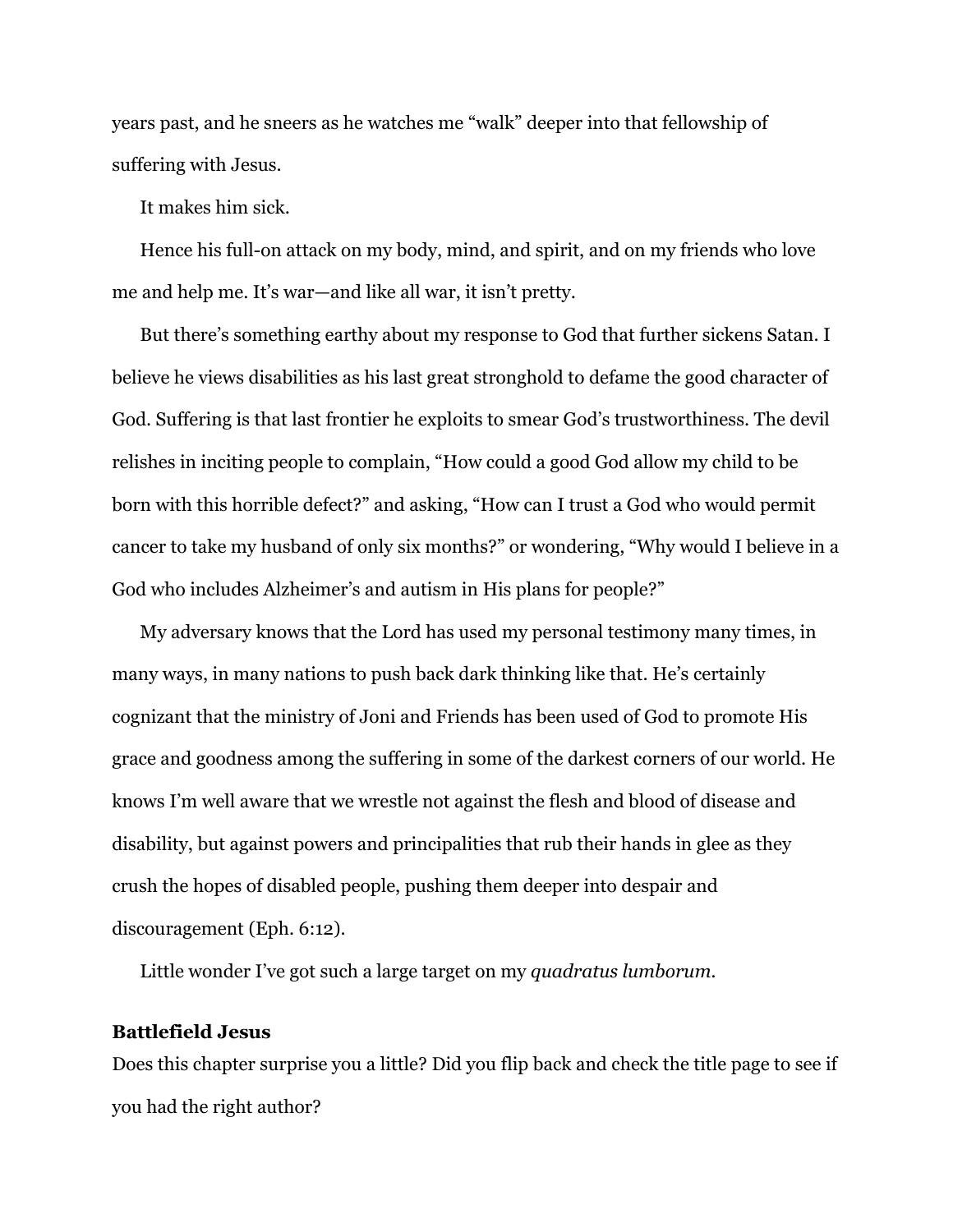Do you find yourself objecting, perhaps, to the battlefield imagery I've employed to describe my life as is? Could it be you've never quite pictured your walk with Jesus in such terms?

Here at our ministry we refuse to present a picture of "gentle Jesus, meek and mild," a portrait that tugs at your sentiments or pulls at your heartstrings. That's because we deal with so many people who suffer, and when you're hurting hard, you're neither helped nor inspired by a syrupy picture of the Lord, like those sugary, sentimental images many of us grew up with. You know what I mean? Jesus with His hair parted down the middle, surrounded by cherub-like children and bluebirds.

Come on. Admit it: When your heart is being wrung out like a sponge, when you feel like Morton's salt is being poured into your wounded soul, you don't want a thin, pale, emotional Jesus who only relates to lambs and birds and babies.

You want a warrior Jesus.

You want a battlefield Jesus. You want His rigorous and robust gospel to command your sensibilities to stand at attention.

To be honest, many of the sentimental hymns and gospel songs of our heritage don't do much to hone that image. One of the favorite words of hymn writers in days gone by was "sweet." It's a term that doesn't have the edge on it that it once did. When you're in a dark place, when lions surround you, when you need strong help to rescue you from impossibility, you don't want "sweet." You don't want faded pastels and honeyed softness.

You want mighty. You want the strong arm and unshakable grip of God who will not let you go—no matter what.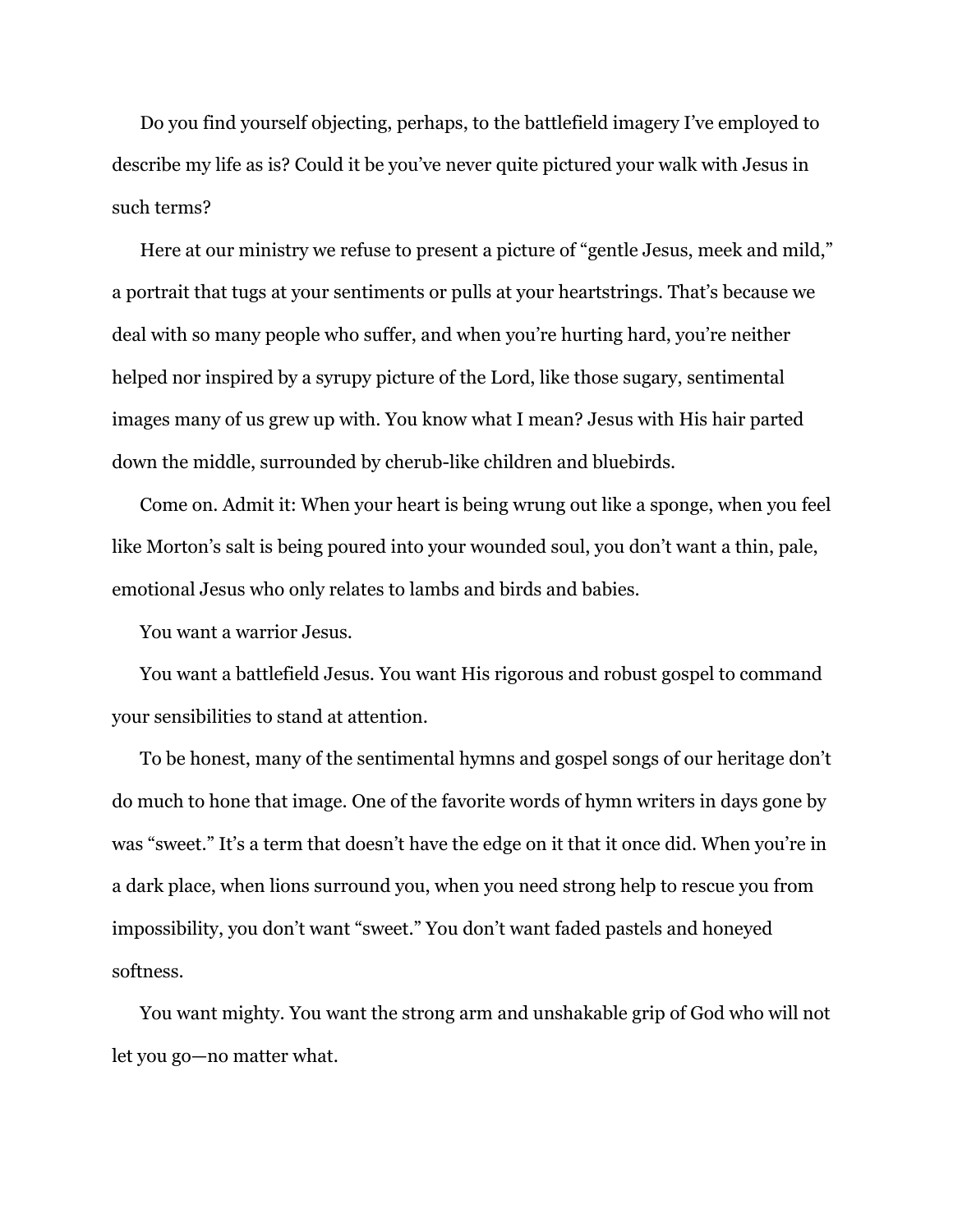For instance, I absolutely love that beautiful old hymn (a great favorite of my parents) "I Come to the Garden Alone." Remember the verse that says, "He speaks and the sound of His voice is so sweet, the birds hush their singing"? It's a nice sentiment, and I'm aware that a thought like that can provide comfort. But it's really just a reinforcement of a romanticized nineteenth-century image. We have gilded the real Jesus with so much "dew on the roses" that many people have lost touch with Him—or simply turned away.

Why do some people gravitate to a sentimental picture? Well, think about it: A sugar-coated Christ requires nothing from us—neither conviction nor commitment. Why? Because it's an image that lacks truth and power.

We have to try to change that picture.

And the only way to do it is to think about the resurrection.

Sure, romanticists try to color the resurrection with lilies and songbirds, but lay aside the emotions and think of the facts for a moment: A man, stone-cold dead—a cadaver of gray, cold flesh, really—rose up from His slab and walked out of His grave.

Friend, that's almost frightening. There's nothing sugar-coated about it. And the powerful thing is that it accurately describes what Jesus did. That reality has power; it's truth that grips you. Some people believe Jesus came to do sweet, pleasant things, like turning bad people into nice people. Not so. As someone once said, our Lord and Savior came to turn dead people into living ones—and there's nothing sentimental about that.

At different times in my life I've enjoyed the old pictures of Jesus cradling cute lambs or walking around with blow-dried hair, clad in a white robe looking like it just arrived from the dry cleaner. But these days, these warfare days, those old images just don't cut it with me. I need a battlefield Jesus at my side down here in the dangerous, often messy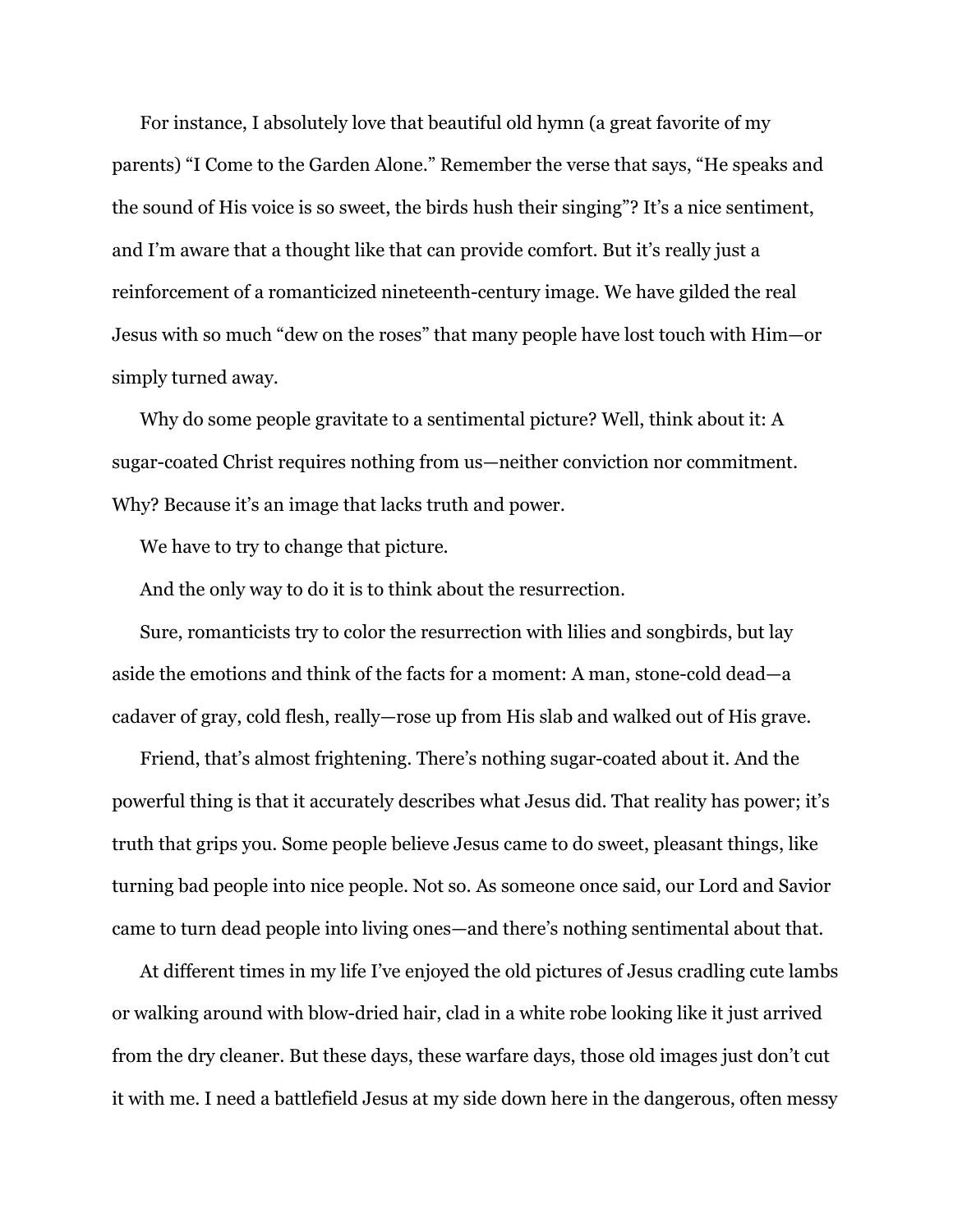trenches of daily life. I need Jesus the rescuer, ready to wade through pain, death, and hell itself to find me, grasp my hand, and bring me safely through.

There will be a time very soon, I hope, when I will once again enjoy the casual stroll through the garden with Him, admiring the dew-drops on the roses. But for right now, if I am to "endure hardship like a good soldier" as 2 Timothy 2:3 mandates, I need a comrade in arms, a strong commander to take charge of my private war.

And that is exactly who He is, and what He has done.

#### **Battle Zone**

The book of James says: "Is any one of you sick? He should call the elders of the church to pray over him and anoint him with oil in the name of the Lord" (James 5:14).

Of course I had read that passage scores of times, and although I wasn't "sick," I wanted to do anything—everything I was supposed to do in this fierce battle—to obey Scripture. And so not long ago, after Sunday services on a bright sunny afternoon when I was still in bed in pain, Pastor Bob and our small group of elders entered my bedroom. They looked so large and out of place! Little did they know they had entered a war zone. (It happens every time you want to obey Scripture.)

As they opened their Bibles, I could feel dark spirits retreating—spirits of discouragement and doubt that had harassed and haunted me over the last few days. But with these Christian men—my husband Ken included—I felt safe for the first time. They read Scriptures, prayed, and then pulled out a small vial of oil.

When Pastor Bob approached the bed, I asked if he would give me a blessing at the close of his prayer for my healing—the sign of the cross on my forehead. Growing up as a Reformed Episcopalian, I knew this to be an outward physical symbol of, well … a seal, a kind of amen. *So be it. Let it be as the Lord wills.*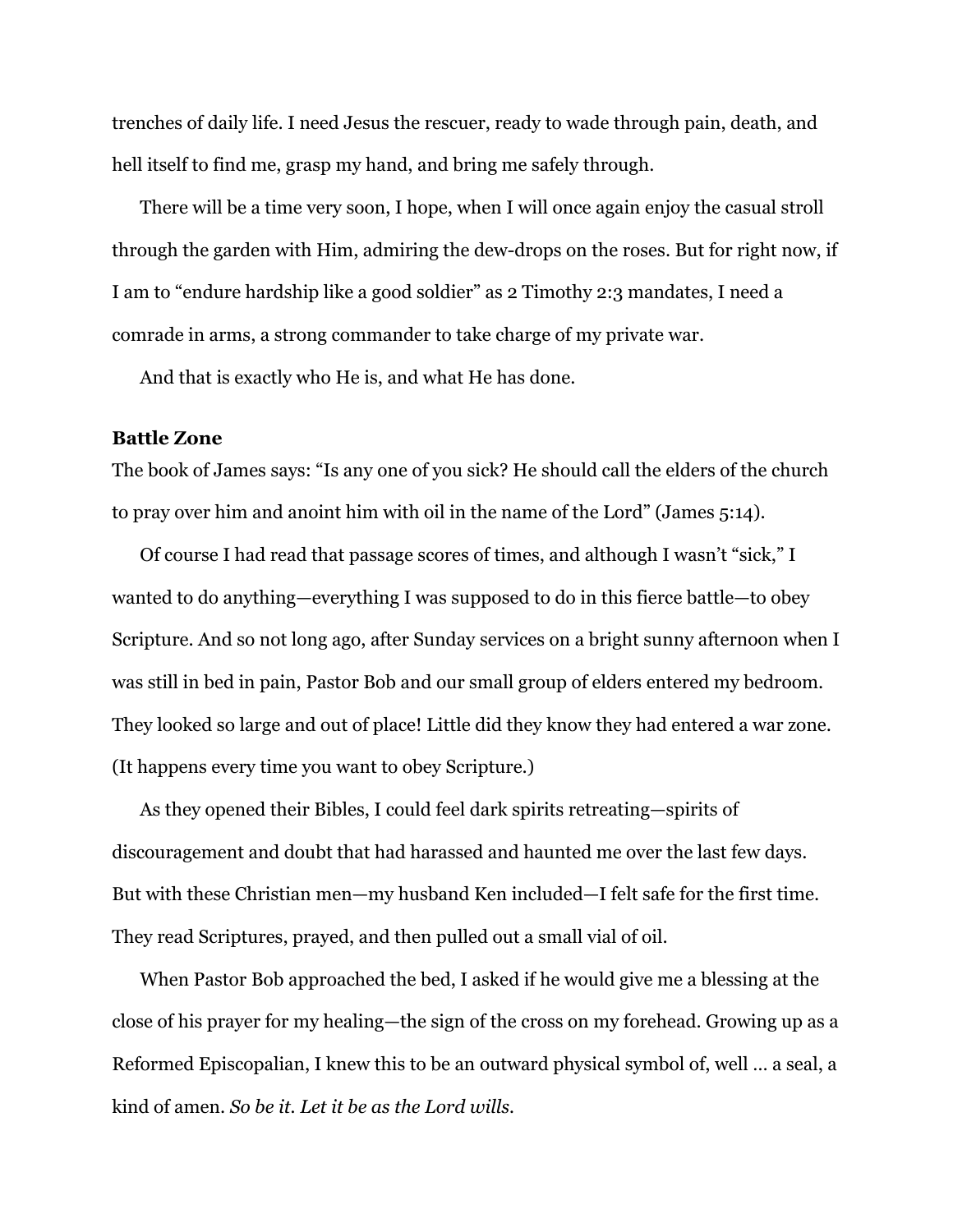Bob prayed: "Lord God, You can, with a thought, simply take this pain of Joni's away, and so we pray that in the name of the Father, the Son, and the Holy Spirit that you would heal Joni of this long and tiring ailment." And at that he touched my forehead with oil and sealed his prayer.

*That's right. It would only take a thought toward me, Lord. Just a thought from You.* 

The whole idea of the ease and simplicity with which God could touch me and release me from pain comforted me greatly. A fresh peace settled over the bedroom—a peace I had not sensed in days. Dark spirits of disappointment with God had vanished and my confidence in Him had been refreshed.

At that point Elder Dave kneeled by my bed and began singing a song that addressed one of the fears I had struggled with over the last day or so:

> *He who began a good work in you. He who began a good work in you, will be faithful to complete it. Will be faithful to complete it. He who started a work will be faithful to complete it in you.*

I chimed in on harmony and we sang out the old Steve Green chorus for all it was worth. Because who can live without purpose? Who can survive without a reason to live? If you are God's servant—and you are—you have been given a command. Many commands. And if He asks you to do something (and He has), you've just been given a reason for living every morning when you wake up. God who began a good work in me *will complete it!* Pastor Bob flipped his Bible open to Psalm 57:2-3 and read it as though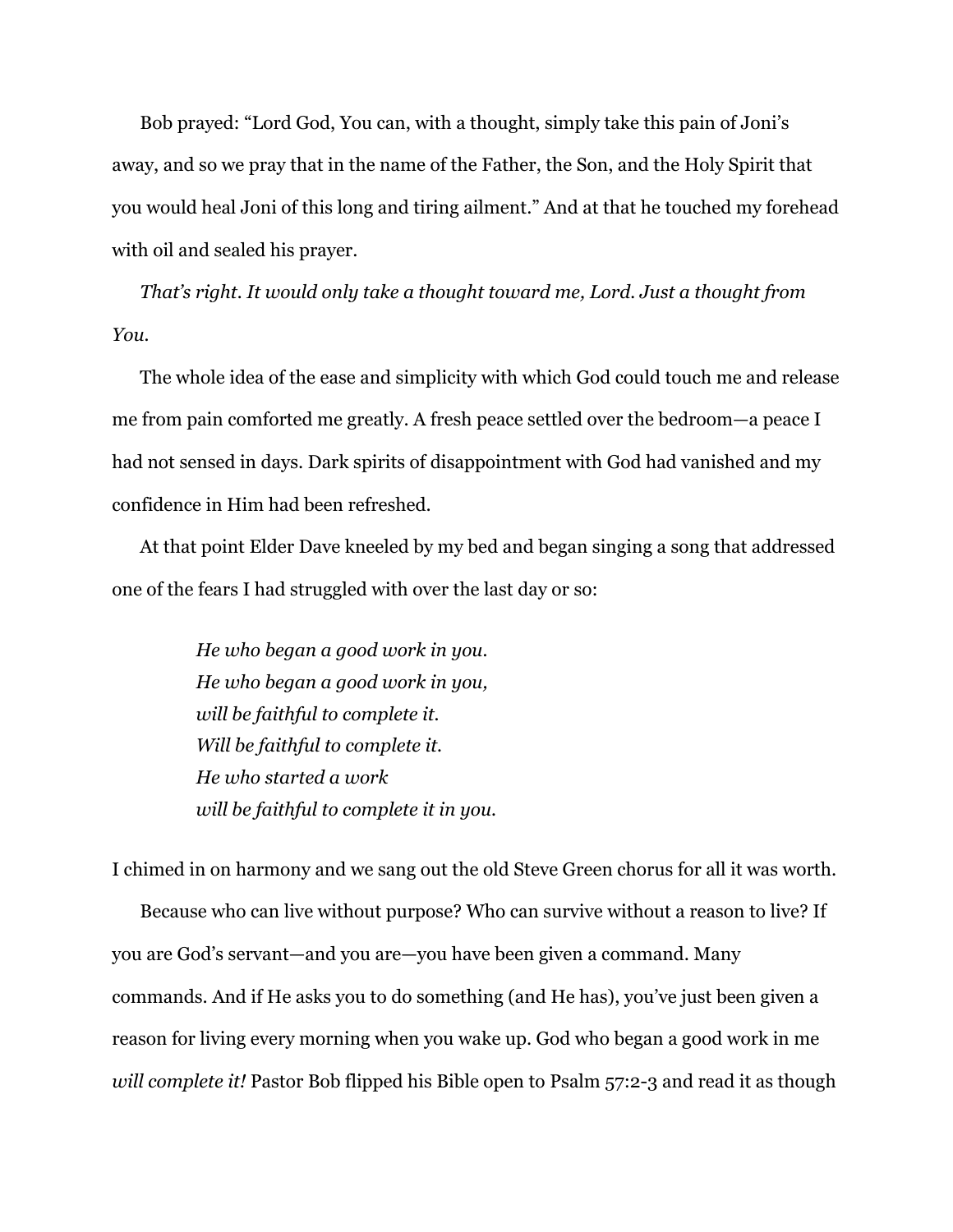it were a benediction: "I cry out to God Most High, to God, who fulfills [His purpose] for me. He sends from heaven and saves me, rebuking those who hotly pursue me."

I had been hotly pursued long enough by those dark spirits. And by the time my pastor and elders left, Ken and I were determined to look for God's redemption in my pain. For pain is a bruising of a blessing; but it *is* a blessing nevertheless. It's a strange, dark companion, but a companion—if only because it has passed through God's inspecting hand. It's an unwelcome guest, but still a guest. I know that it drives me to a nearer, more intimate place of fellowship with Jesus, and so I take pain as though I were taking the left hand of God. (Better the left hand than no hand at all).

Perhaps the simple realization of something so redemptive is healing enough.

I don't know when this season of pain will be over. Maybe, in God's grace and wisdom, He'll say, "Enough!" and banish the pain within the hour. Or maybe He'll say, "Enough!" allowing me to step out of this long-disabled, deteriorating temporary housing into my "building from God, an eternal house in heaven, not built by human hands" (2 Cor. 5:1).

In the meantime, these afflictions of mine*—this very season of multiplied pain—*is the background against which God has commanded me to show forth His praise. It's also that thing which I am to reckon as "good and acceptable and perfect," according to Romans 12. God bids me that I not only seek to accept it, but to *embrace* it, knowing full well that somewhere way down deep—in a secret place I have yet to see—lies my highest good.

Yes, I pray that my pain might be removed, that it might cease; but more so, I pray for the strength to bear it, the grace to benefit from it, and the devotion to offer it up to God as a sacrifice of praise. My strength in prayer these days is scant—I'll confess that.